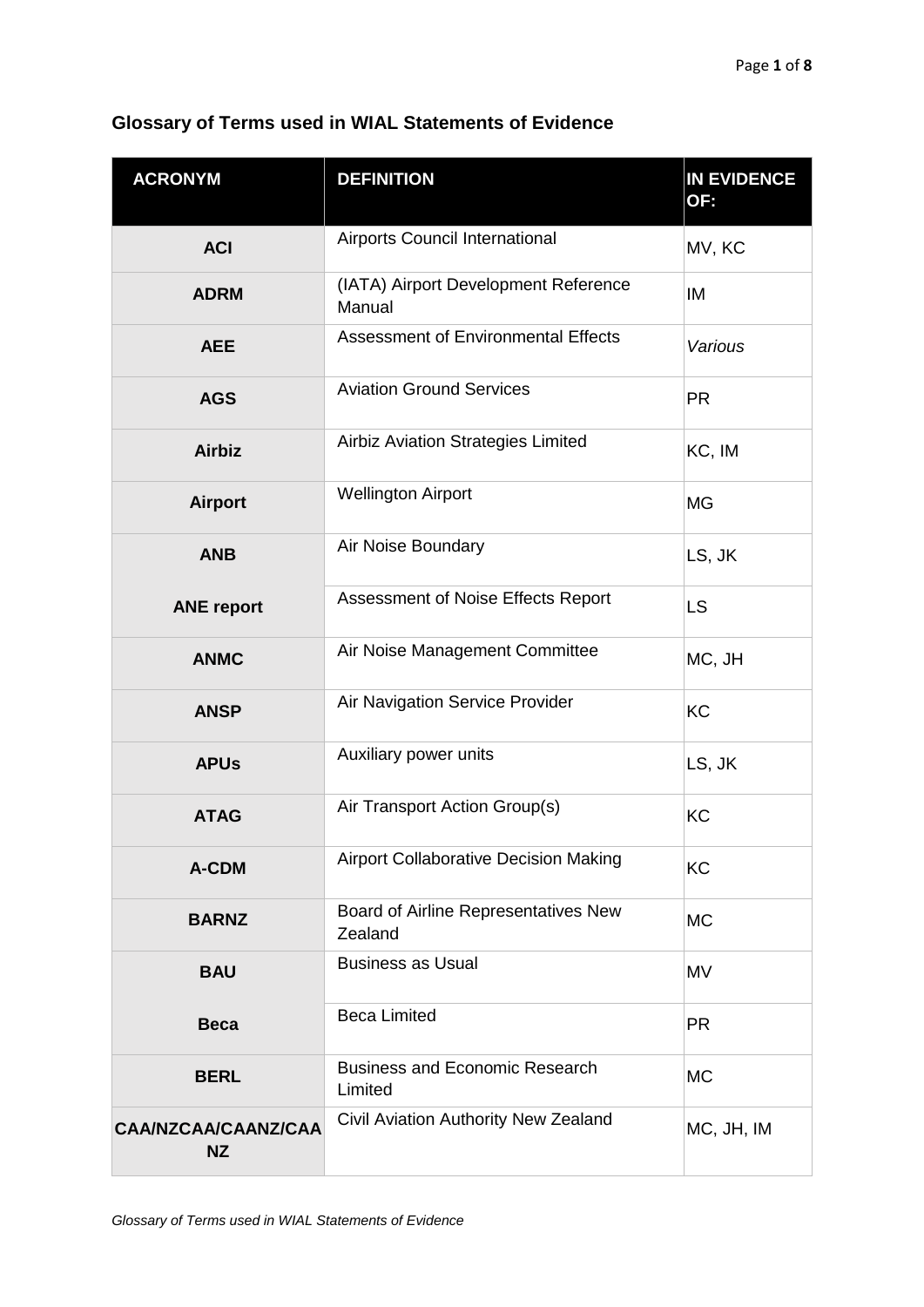| <b>ACRONYM</b>                         | <b>DEFINITION</b>                                                    | <b>IN EVIDENCE</b><br>OF: |
|----------------------------------------|----------------------------------------------------------------------|---------------------------|
| <b>CAR</b>                             | <b>Civil Aviation Rules</b>                                          | JH                        |
| <b>CAGR</b>                            | <b>Compound Annual Growth Rate</b>                                   | <b>MV</b>                 |
| <b>CCC</b>                             | <b>Climate Change Commission</b>                                     | <b>KC</b>                 |
| CCO                                    | <b>Continuous Climb Operations</b>                                   | <b>KC</b>                 |
| <b>CDA</b>                             | Continuous Descent Approach                                          | <b>KC</b>                 |
| cd/m <sup>2</sup>                      | Candela per square metre                                             | <b>AR</b>                 |
| cd                                     | Candela                                                              | <b>AR</b>                 |
| <b>CLG</b>                             | <b>Construction Liaison Group</b>                                    | JH                        |
| <b>CHP</b>                             | Combined heat and power                                              | <b>KC</b>                 |
| <b>CLMP</b>                            | Contaminated Land Management Plan                                    | <b>JH</b>                 |
| <b>CMP</b>                             | <b>Construction Management Plans</b>                                 | JH, MG                    |
| Covid/Covid 19/<br><b>Covid-19/C19</b> | Novel coronavirus 2019                                               | MC, JH, MG,<br>MV, IM, JK |
| <b>CORSIA</b>                          | Carbon Offsetting and Reduction<br>Scheme for International Aviation | KC                        |
| <b>CPT</b>                             | Cone penetration testing                                             | <b>PR</b>                 |
| CO <sub>2e</sub>                       | Carbon Dioxide Equivalent                                            | KC                        |
| dB                                     | Decibels                                                             | LS, JK                    |
| <b>DH</b>                              | Decision height                                                      | IM                        |
| <b>ECMP</b>                            | <b>Earthworks and Construction</b><br>Management Plan                | <b>PR</b>                 |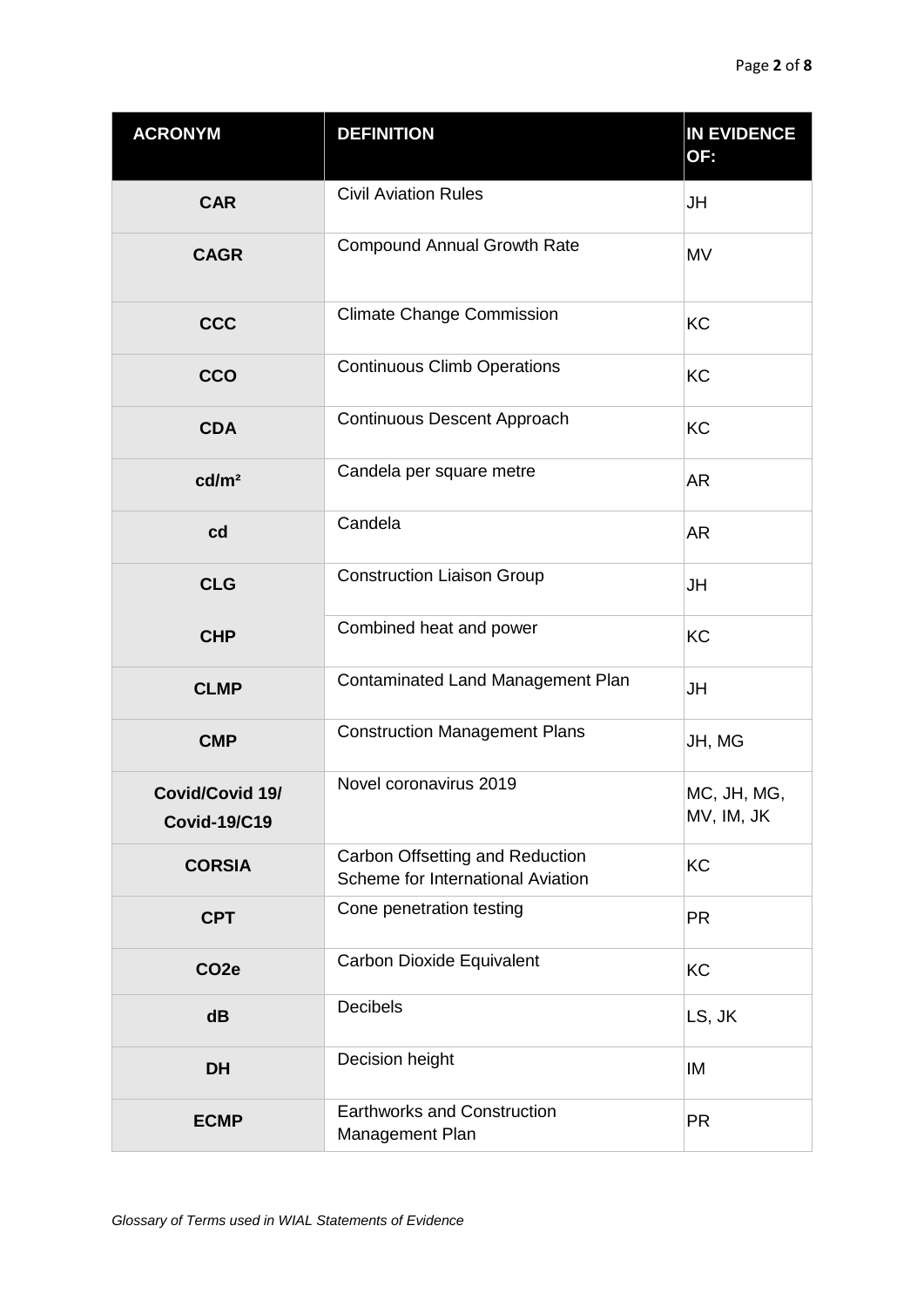| <b>ACRONYM</b>            | <b>DEFINITION</b>                                      | <b>IN EVIDENCE</b><br>OF: |
|---------------------------|--------------------------------------------------------|---------------------------|
| <b>EIA</b>                | Economic impact assessment                             | <b>MC</b>                 |
| <b>EMP</b>                | Earthworks Management Plan                             | JH                        |
| <b>East Side Area NOR</b> | East Side Area Notice of Requirement                   | IJΚ                       |
| <b>ESA</b>                | East Side Area                                         | General                   |
| <b>ETS</b>                | <b>Emissions Trading Schemes</b>                       | <b>KC</b>                 |
| Ev                        | <b>Vertical Illuminance</b>                            | <b>AR</b>                 |
| <b>EV</b>                 | <b>Electric Vehicle</b>                                | <b>KC</b>                 |
| <b>FTE</b>                | <b>Full Time Equivalents</b>                           | <b>MC</b>                 |
| <b>FY</b>                 | Financial year                                         | <b>MV</b>                 |
| GA                        | <b>General Aviation</b>                                | IM                        |
| <b>GBAS</b>               | <b>Ground Based Augmentation System</b>                | IM                        |
| <b>GHG</b>                | <b>Greenhouse Gases</b>                                | <b>KC</b>                 |
| <b>GNS</b>                | Institute of Geological and Nuclear<br><b>Sciences</b> | <b>PR</b>                 |
| <b>GOTB</b>               | Guardians of the Bays                                  | <b>MC</b>                 |
| <b>GPS</b>                | <b>Global Positioning System</b>                       | IM                        |
| <b>GPU</b>                | <b>Ground Power Units</b>                              | <b>LS</b>                 |
| <b>GSE</b>                | Ground support equipment                               | IM, LS                    |
| <b>GWP</b>                | <b>Global Warming Potential</b>                        | KC                        |
| <b>GWRC</b>               | <b>Greater Wellington Regional Council</b>             | PR, MG                    |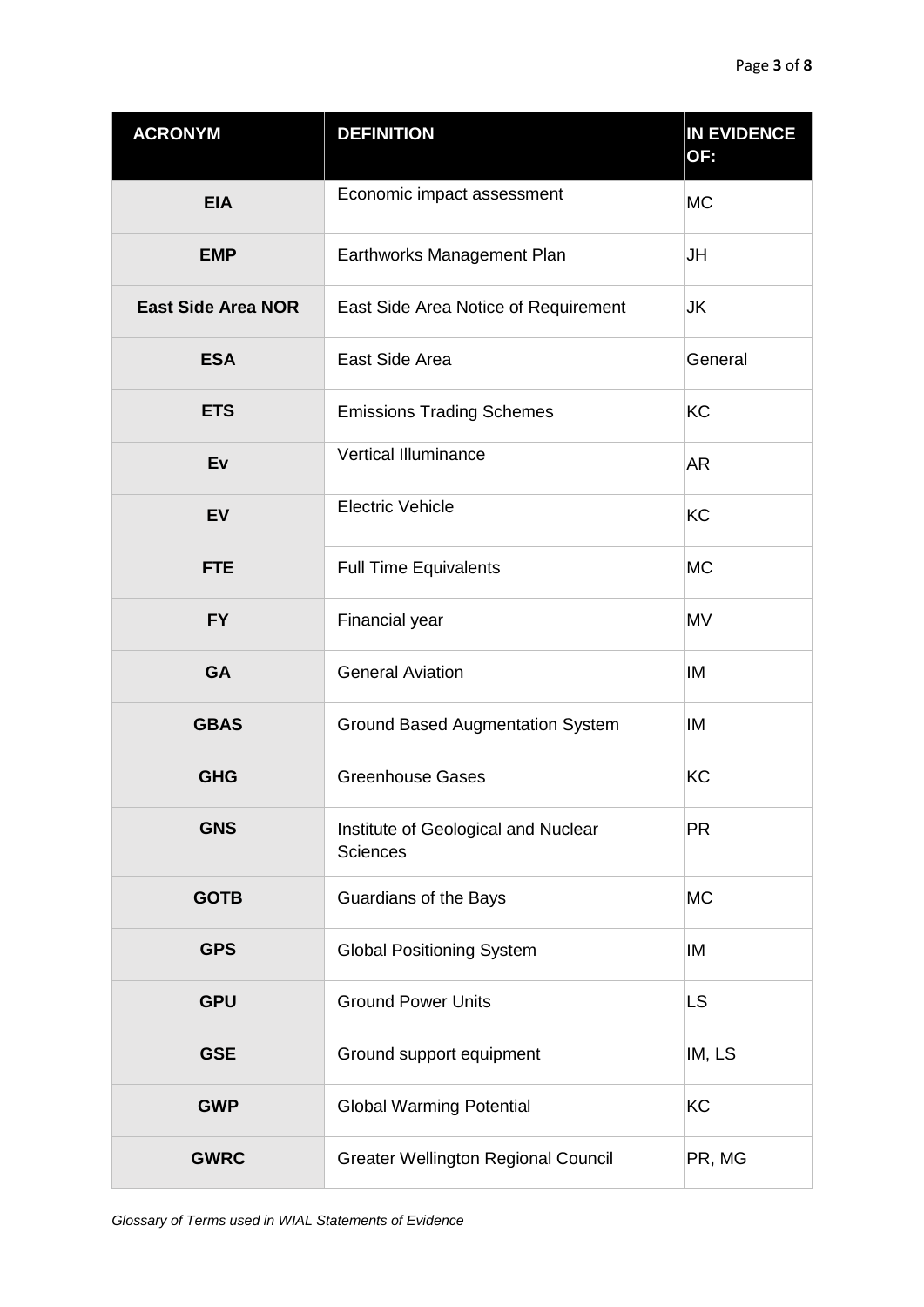| <b>ACRONYM</b>                 | <b>DEFINITION</b>                                                                                                                                                       | <b>IN EVIDENCE</b><br>OF: |
|--------------------------------|-------------------------------------------------------------------------------------------------------------------------------------------------------------------------|---------------------------|
| gCO2e/kWh                      | <b>Measurement of GHG Emissions;</b><br>grams of carbon dioxide equivalent per<br>kilowatt-hour of electricity generated                                                | KC                        |
| <b>Hong Kong SAR</b>           | Hong Kong Special Administrative<br>Region                                                                                                                              | KC                        |
| ı                              | Luminous Intensity                                                                                                                                                      | <b>AR</b>                 |
| <b>IATA</b>                    | International Air Transport Association                                                                                                                                 | MC, MV, KC,<br>IM         |
| <b>ICAO</b>                    | <b>International Civil Aviation</b><br>Organisation                                                                                                                     | JH, MV, IM                |
| <b>ICEs</b>                    | Internal combustion engines                                                                                                                                             | <b>KC</b>                 |
| <b>ILS</b>                     | <b>Instrument Landing System</b>                                                                                                                                        | IM                        |
| <b>InterVistas/InterVISTAS</b> | InterVISTAS Consulting Inc.                                                                                                                                             | MV, IM, LS, MG            |
| <b>IPCC</b>                    | Intergovernmental Panel on Climate<br>Change                                                                                                                            | <b>KC</b>                 |
| <b>kWh</b>                     | <b>Kilowatt Hour</b>                                                                                                                                                    | KC                        |
| LAE                            | Sound exposure level                                                                                                                                                    | <b>LS</b>                 |
| $L_{Aeq}$                      | Equivalent continuous (time-averaged)<br>A-weighted sound level (commonly<br>referred to as the average noise level).<br>See Schedule A of Evidence of Laurel<br>Smith. | LS, JK                    |
| $L_{\text{Amax}}$              | A-weighted maximum noise level. See<br>Schedule A of Evidence of Laurel<br>Smith.                                                                                       | <b>LS</b>                 |
| $L_{dn}$                       | A-weighted day night noise level. See<br>Schedule A of Evidence of Laurel<br>Smith.                                                                                     | LS, JK                    |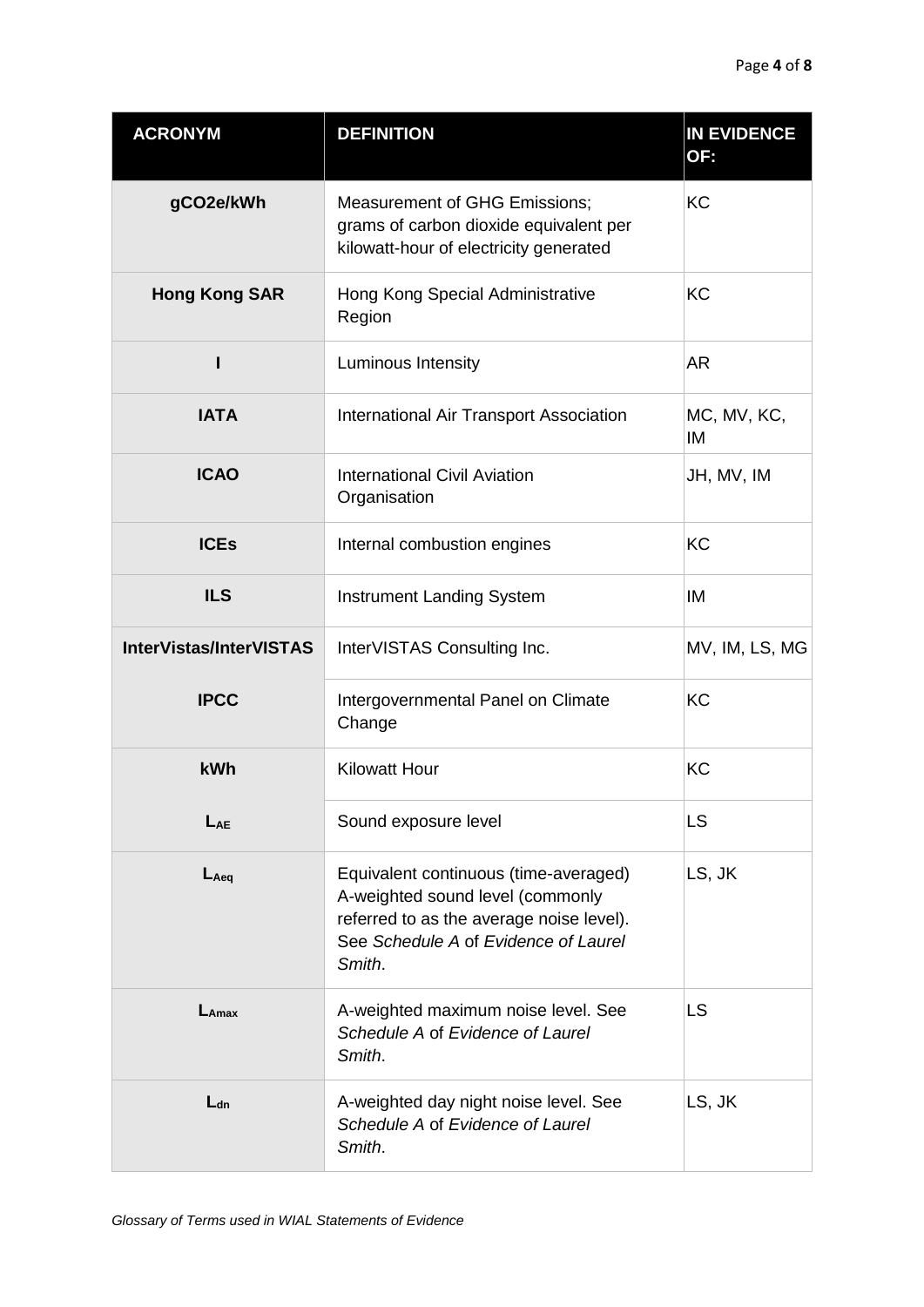| <b>ACRONYM</b>       | <b>DEFINITION</b>                                                    | <b>IN EVIDENCE</b><br>OF: |
|----------------------|----------------------------------------------------------------------|---------------------------|
| $L_{p}$              | Sound pressure level .See Schedule A<br>of Evidence of Laurel Smith. | <b>LS</b>                 |
| <b>LED</b>           | Light emitting diode                                                 | <b>AR</b>                 |
| <b>LEVs</b>          | Low emission vehicles                                                | <b>KC</b>                 |
| <b>LGWM</b>          | Let's Get Wellington Moving                                          | MC, MG, JK                |
| <b>LTP</b>           | <b>Light Technical Parameters</b>                                    | <b>AR</b>                 |
| <b>LUMINS</b>        | Land Use Management and Insulation<br>for Airport Noise Study        | JK                        |
| <b>Main Site NOR</b> | Main Site Notice of Requirement                                      | JK                        |
| <b>MARS</b>          | Multiple Aircraft Ramp System                                        | IM                        |
| <b>MBIE</b>          | Ministry of Business, Innovation and<br>Employment                   | <b>MV</b>                 |
| <b>MBM</b>           | <b>Market-Based Measure</b>                                          | <b>KC</b>                 |
| <b>MGC</b>           | Miramar Golf Club                                                    | <b>MC</b>                 |
| MJ/L                 | Megajoules per litre                                                 | KC                        |
| <b>MoT</b>           | Ministry of Transport                                                | JH                        |
| <b>MOWP</b>          | Method of Work Plan                                                  | JH                        |
| <b>MPPA</b>          | Million passengers per annum                                         | IM, PR                    |
| <b>MP2040</b>        | Wellington Airport Masterplan 2040                                   | MV                        |
| <b>MRT</b>           | <b>Mass Rapid Transit</b>                                            | MG, JK                    |
| <b>MSE</b>           | Mechanically Stabilised Earth                                        | <b>PR</b>                 |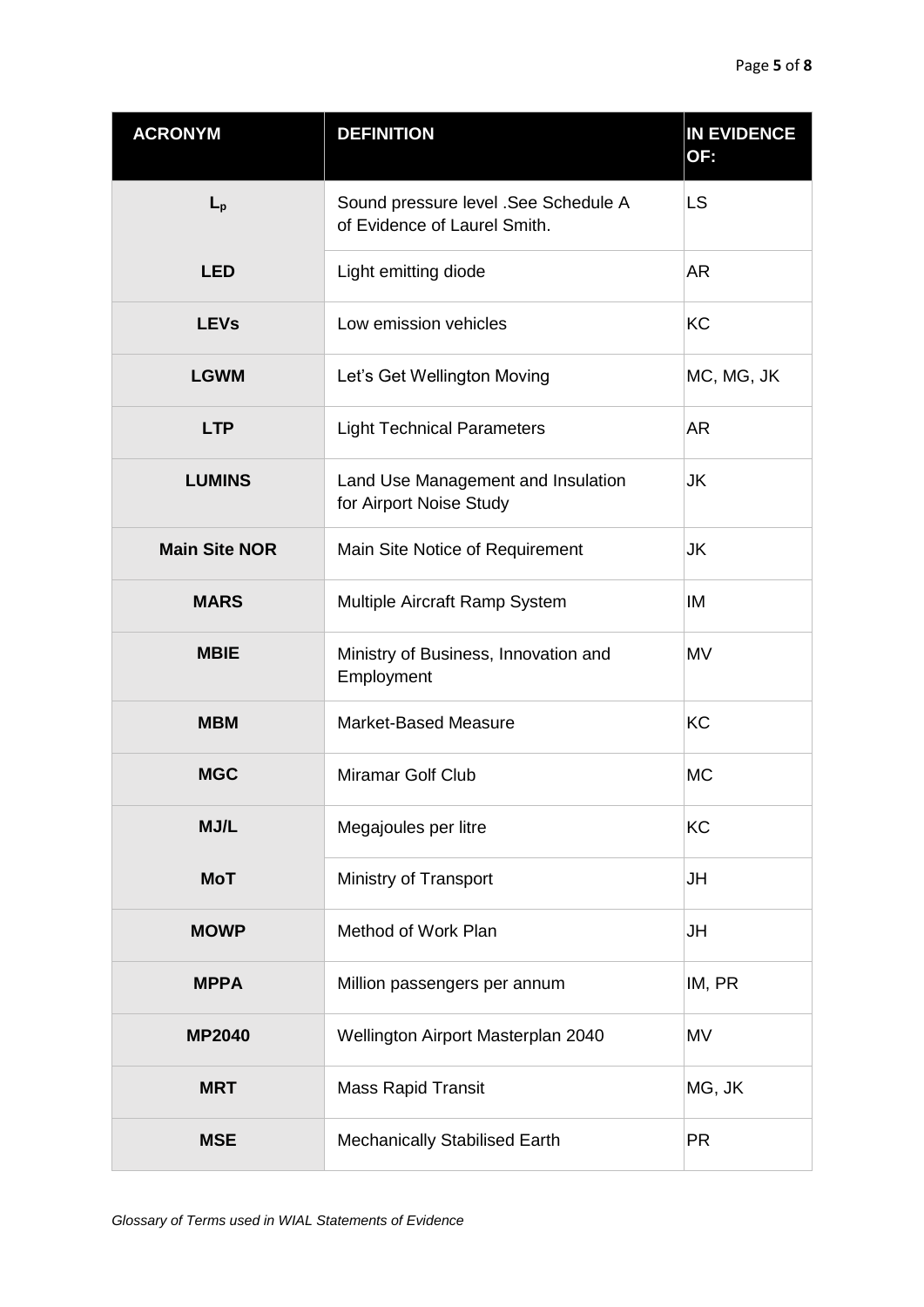| <b>ACRONYM</b> | <b>DEFINITION</b>                                                                                                | <b>IN EVIDENCE</b><br>OF: |
|----------------|------------------------------------------------------------------------------------------------------------------|---------------------------|
| <b>Mw</b>      | Magnitude                                                                                                        | <b>PR</b>                 |
| <b>NDCs</b>    | <b>Nationally Determined Contributions</b>                                                                       | KC                        |
| <b>NES-CS</b>  | National Environmental Standard for<br>Assessing and Managing<br>Contaminants in Soil to Protect Human<br>Health | <b>JH</b>                 |
| <b>NMP</b>     | (Construction) noise management plan                                                                             | MC, JH                    |
| <b>NOR</b>     | Notice(s) of Requirement                                                                                         | Various                   |
| <b>NPS-UD</b>  | National Policy Statement on Urban<br>Development 2020                                                           | JK                        |
| <b>NSA</b>     | Noise sensitive activities                                                                                       | <b>LS</b>                 |
| <b>NZC</b>     | Net Zero Carbon                                                                                                  | KC                        |
| <b>NZGD</b>    | New Zealand Geotechnical Database                                                                                | <b>PR</b>                 |
| <b>NZGS</b>    | New Zealand Geotechnical Society                                                                                 | <b>PR</b>                 |
| <b>OCB</b>     | <b>Outer Control Boundary</b>                                                                                    | <b>LS</b>                 |
| <b>OLS</b>     | <b>Obstacle Limitation Surfaces</b>                                                                              | JH, IM                    |
| <b>PBN</b>     | Performance Based Navigation                                                                                     | <b>KC</b>                 |
| <b>PPE</b>     | Permitted planning environment                                                                                   | <b>LS</b>                 |
| <b>PT</b>      | Public transport                                                                                                 | <b>MG</b>                 |
| <b>RCAs</b>    | <b>Road Controlling Authorities</b>                                                                              | <b>MG</b>                 |
| <b>RESA</b>    | Runway End Safety Area(s)                                                                                        | JH, JK                    |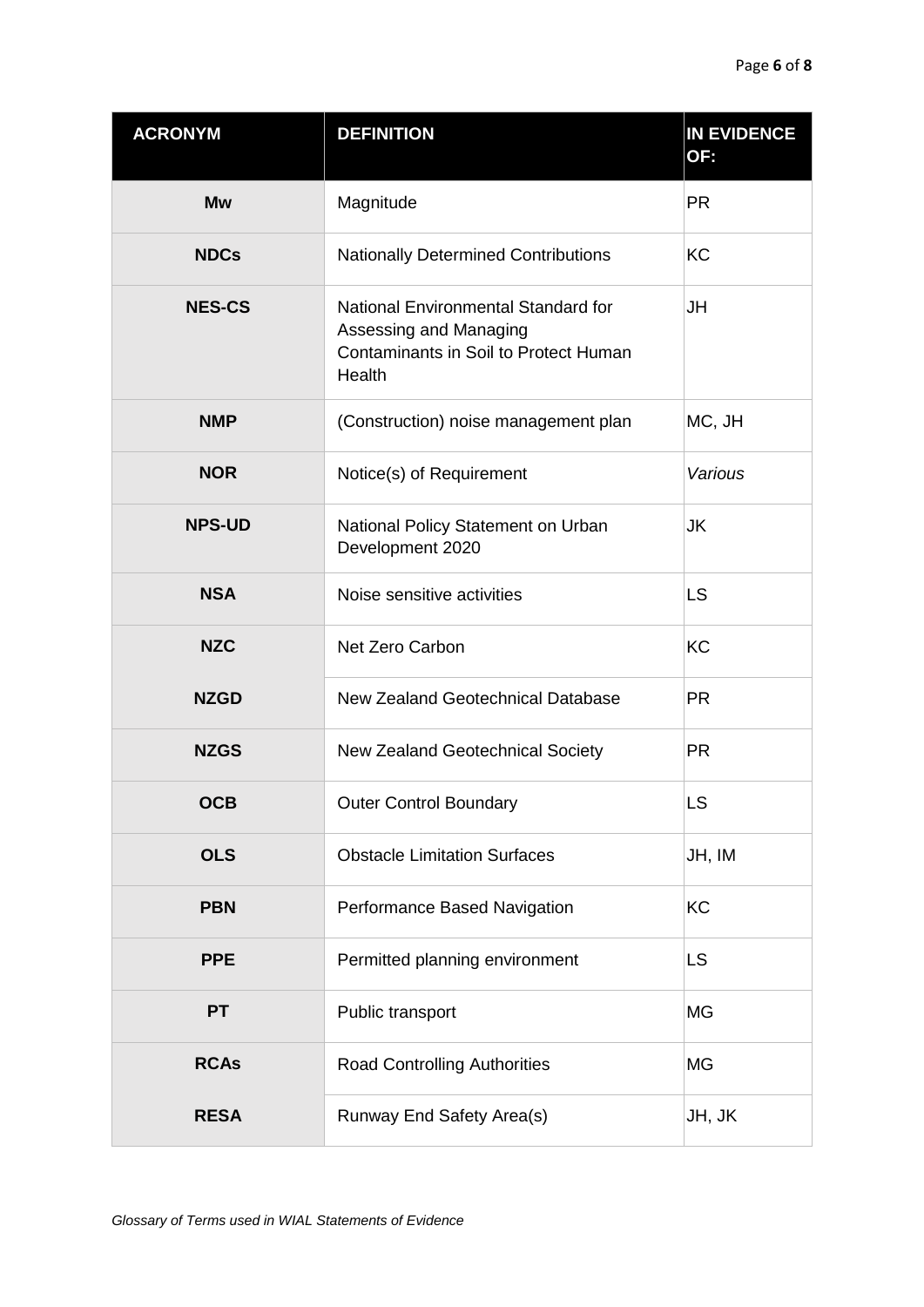| <b>ACRONYM</b>       | <b>DEFINITION</b>                                                  | <b>IN EVIDENCE</b><br>OF: |
|----------------------|--------------------------------------------------------------------|---------------------------|
| <b>RL</b>            | Reduced Level; being elevation<br>relative to a specific datum.    | <b>PR</b>                 |
| <b>RMA/'the Act'</b> | Resource Management Act 1991                                       | JK                        |
| <b>RPH</b>           | <b>Regional Public Health</b>                                      | <b>LS</b>                 |
| <b>RPI</b>           | Recommended Programme of<br>Investment                             | <b>MG</b>                 |
| <b>RPK</b>           | Revenue passenger kilometres                                       | MV                        |
| <b>RPS</b>           | Regional Policy Statement for the<br><b>Wellington Region</b>      | JK                        |
| <b>SAF</b>           | <b>Sustainable Aviation Fuels</b>                                  | <b>KC</b>                 |
| <b>SAFAANZ</b>       | Sustainable Aviation Fuel Alliance of<br>Australia and New Zealand | <b>KC</b>                 |
| <b>SARPS</b>         | <b>Standards and Recommended</b><br>Practices                      | JH                        |
| <b>SDGs</b>          | Sustainable Development Goals                                      | <b>KC</b>                 |
| SID                  | <b>Standard Instrument Departure</b>                               | KC                        |
| <b>Solar PV</b>      | Solar Photovoltaic                                                 | KC                        |
| <b>SRD</b>           | <b>Standard Route Document</b>                                     | KC                        |
| <b>SWMP</b>          | Stormwater Management Plan                                         | JH                        |
| <b>TDM</b>           | <b>Travel Demand Management</b>                                    | <b>MG</b>                 |
| <b>TECTs</b>         | <b>Tourism Electronic Card Transactions</b>                        | MV                        |
| TI                   | <b>Threshold Increment</b>                                         | AR                        |